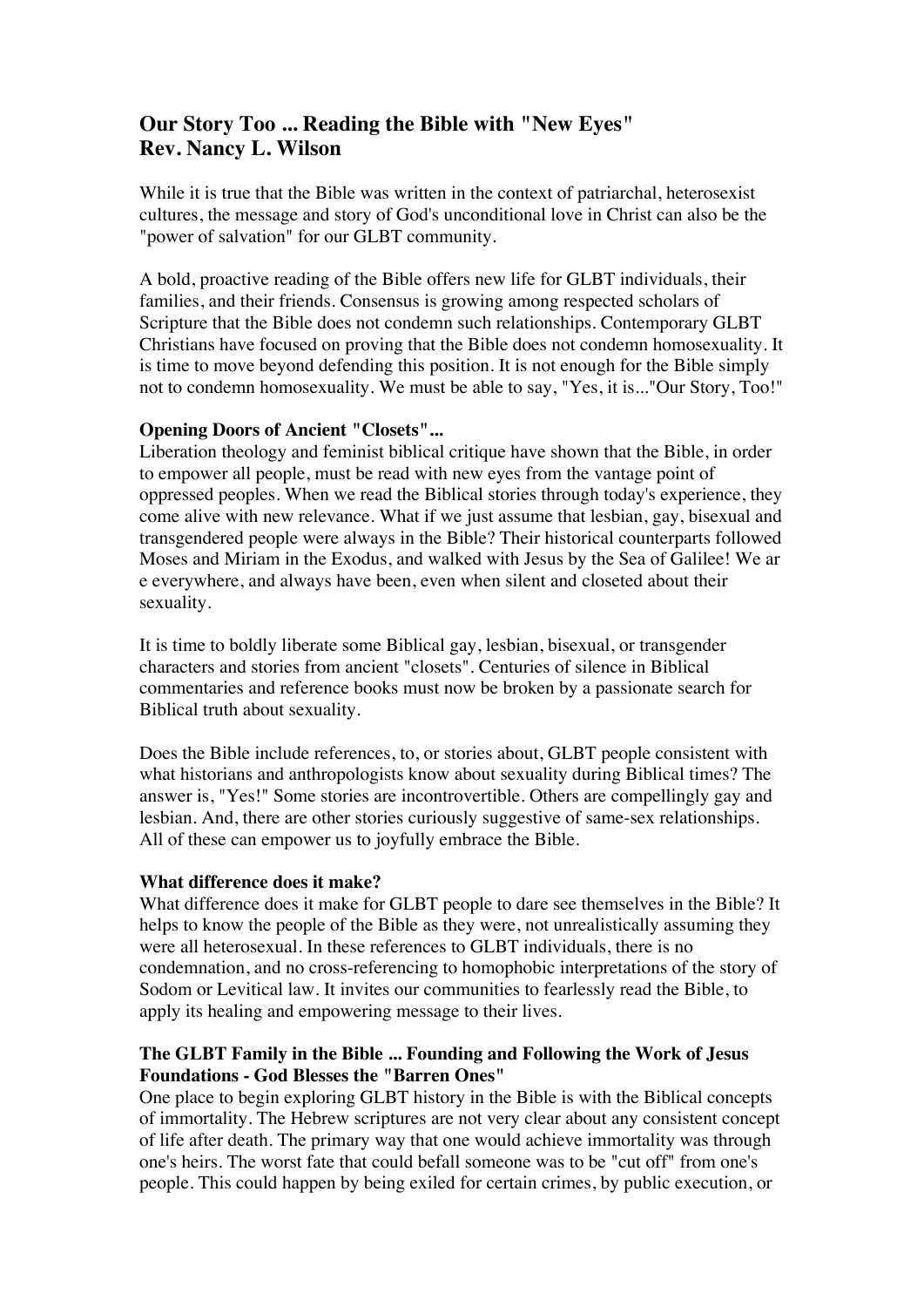by dying without leaving any children. Prosperity and having many children were viewed as dual signs of God's favor. (Psalm 127:3-5; 128:3-6).

In this context, female barrenness was considered a curse. A woman's worth was connected to her ability to give her husband children. The Bible is full of stories of women who desperately prayed to God to "open their wombs" (Psalm 113:9; Genesis 30:1; I Samuel 1:10). Barrenness became a metaphor used by the prophets to describe Israel's pitiful condition when they felt abandoned or cursed by God. Isaiah 54 begins with a poignant recasting of this metaphor. Isaiah's prophetic message then revokes the curse of barrenness and Israel becomes a barren woman with many children. Two chapters later, Isaiah uses the term "dry tree" (a female image of barrenness) for eunuchs. It also associated the term "cut off" with eunuchs. The term "eunuch" in Isaiah 56 is possibly a generic term used to include men and women who do not have children.

The main reference in the law which may be the source of exclusion of eunuchs from the temple is Deuteronomy 23:1. Leviticus 21:17 says only those who are "unblemished can present themselves before God... " This also excludes eunuchs who in ancient pagan religions were temple priests, and perhaps excludes children born of incestuous unions. Ultimately, Isaiah proclaims an inclusive covenant, which promises the eunuchs and barren women full participation in the blessings of God and a "name better than sons and daughters... an everlasting name that shall not be cut off."

### **Some People Are Born "Eunuchs"**

So who were the eunuchs of Biblical times? The word, "eunuch," seems to refer to a male who has been castrated (often to render him "safe" for female royalty). However, there are references to eunuchs as court officials who were not necessarily physical eunuchs. Eunuchs referred to in Genesis, Isaiah, Jeremiah and Daniel, as well as in the New Testament, were not all castrated males. "Eunuch" is a more generic word that may well have included barren females, gay foreign court officials and magicians and priests, as well as castrated males. Castrated males were often functionally, if not constitutionally, homosexual.

Jesus speaks about three kinds of eunuchs: "For there are eunuchs who have been so by birth, and there are eunuchs who have been made eunuchs by others, and there are eunuchs who have made themselves eunuchs for the sake of the kingdom of heaven. Let anyone accept this who can." (Matthew 19:12)

One might assume that eunuchs "made so by others" are those who have been castrated. Those who "made themselves eunuchs" are voluntary celibates. What of those, however, who were born eunuchs? Jesus makes it clear that heterosexual marriage is not the norm for everyone. This important comment by Jesus, which acknowledges lifestyles other than heterosexual marriage, applies to GLBT people.

Two stories of black eunuchs, both royal court officials, exemplify God's redemptive action. In Jeremiah 38, an Ethiopian eunuch saves the life of Jeremiah, and unmarried prophet. Jeremiah, in turn, brings a message of God to the king, which describes how Jerusalem can be saved.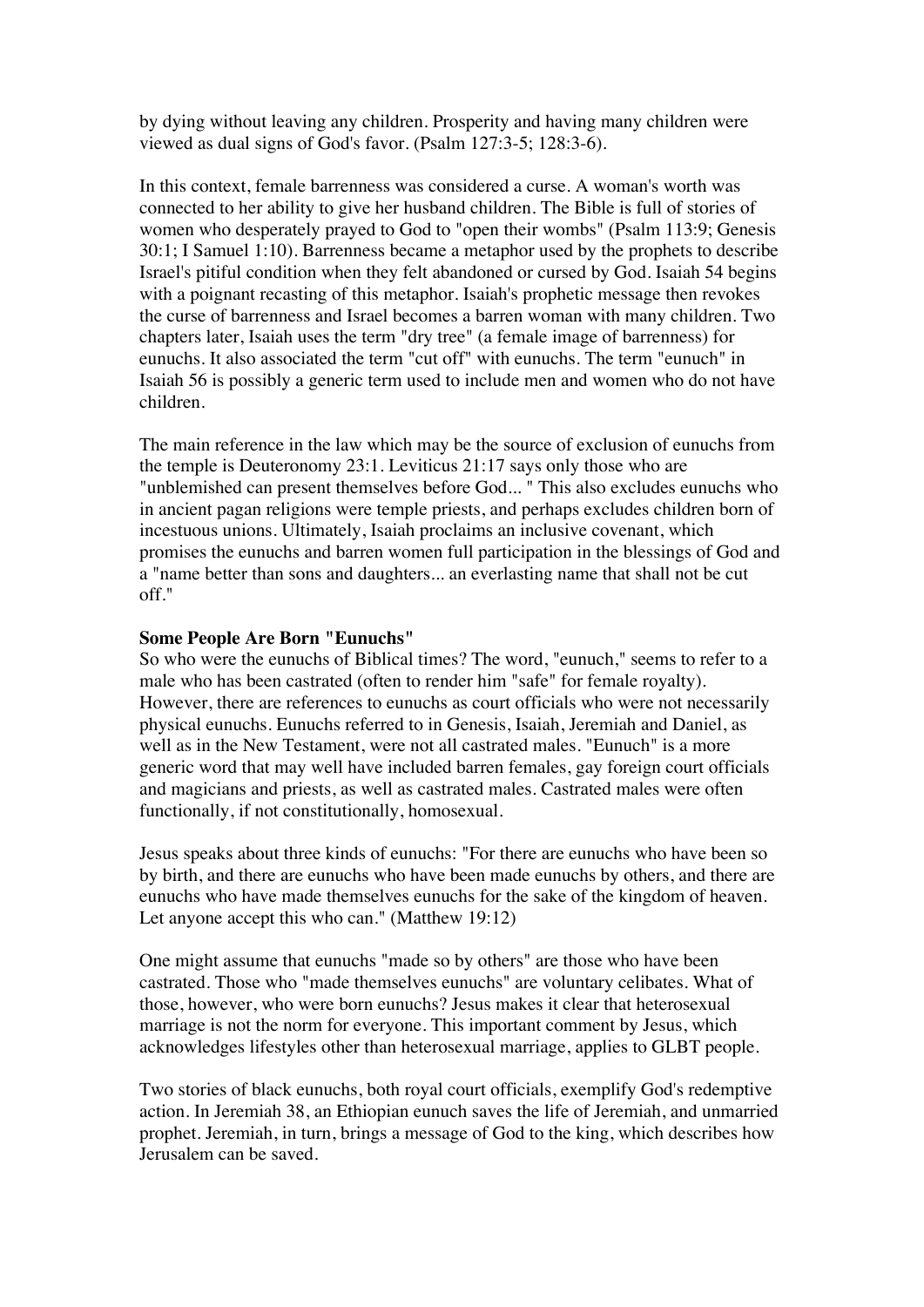Another Ethiopian eunuch, in Acts 8, is baptized by the apostle Philip. The eunuch is reading from Isaiah 53 (awfully close to Isaiah 54 and 56!) a passage of messianic prophecy, which describes the destiny of the Suffering Servant who would be "cut off" from the land of the living. The eunuch got the message that those who have been "cut off" are to be included. Hence his question, "What is to prevent me from being baptized?" Philip the apostle answers, "Nothing!"

### **The Book of Acts - Defining A Lesbian and Gay "Nation"**

The book of Acts is an account of the early Church as it attempts to preach and live an "unhindered gospel" (Acts 28:31). Today, there is a great, global awakening of GLBT communities, who still need access to an "unhindered gospel." Two crucial stories are central to such a gospel: Peter and Cornelius (Acts 10) and Phillip and the Ethiopian eunuch (Acts 8). Both have their roots in the prophecies of Isaiah 56. Isaiah proclaims a future day when Gentiles and eunuchs will be included among the people of God, and their sacrifices will be "acceptable." The Greek translation of the Hebrew word for "acceptable" in Isaiah 56:7 also appears in Acts 10:35.

### **Ethnos Uncovered**

In the story of Peter and the Roman centurion Cornelius (a Gentile), Peter is given a divine revelation from God: "... God shows no partiality, but in every nation anyone who fears God and does what is right is acceptable to God." (Acts 10:34-35). The word "nation" is actually the Greek word ethnos from which we derive our word "ethnic." The term refers to a race, culture or people. Thus Peter learns that among every race, culture or people those who fear God and do what is right are eligible for baptism.

Is the GLBT community just a political lobby for homosexual behavior, or is it an ethnos? Certainly, there are heterosexual people who engage in homosexual sex, and GLBT people who may never have sex at all. Are GLBT people a kind of behavior, or a kind of people for whom homoerotic attraction is but one characteristic? An ethnos could be defined by a common history, vocabulary, culture, institutions (schools, libraries, clubs, churches, synagogues, social organizations, businesses) heroes, political leaders, scholars, values, and the ability to recognize each other even when submerged in the dominant culture. If these constitute an ethnos, GLBT people are included in the word "nation" used in Acts 10. What evidence of GLBT ethnos exists in the Bible? This is a complex detective story made more difficult by thousands of years of heterosexist bias in secular history and Biblical scholarship.

#### **Jesus Lived an Alternate Lifestyle**

Relationships of Jesus in the gospels differ greatly from the contemporary so-called nuclear family. Jesus loved Lazarus, Mary and Martha. What drew Jesus to this very non-traditional family group of a bachelor brother living with two spinster sisters? Two barren women and a eunuch are Jesus' adult family of choice. Are we to assume they were all celibate heterosexuals? What if Mary and Martha were not sisters but called each other "sister" as did most lesbian couples throughout recorded history?

John's gospel refers no less than eight times to the "one whom Jesus loved", also called the "beloved disciple". Scholars rarely explore that fact that Jesus obviously had a particularly close friendship with one man. Whether or not Jesus was gay,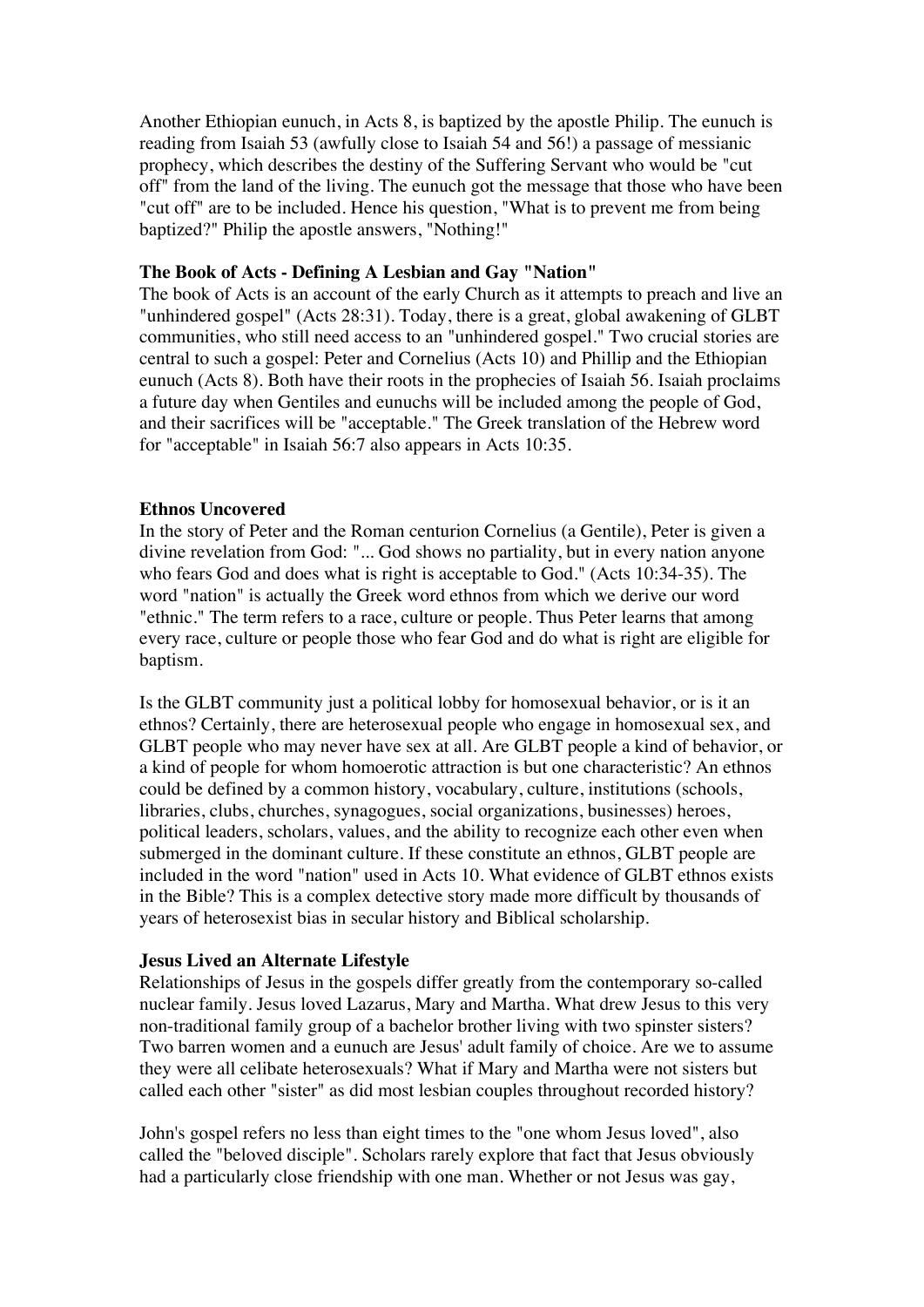homophobia has silenced exploration of this relationship.

The Bible, in fact, knows almost nothing of the Post-Reformation ideal of monogamous, lifetime romantic heterosexual marriage. The Bible portrays marriage in terms of property and business transactions, polygamy, extended family, tribal groupings, Levirate marriage and other lifestyles. The anti-marriage bias in the New Testament and sex-negative emphasis of early theologians is well known by historians and students of human sexuality.

The new Christian community in Acts includes childless widows, former prostitutes, social outcasts, celibates, married people, eunuchs, blacks, Jews, and Gentiles. Those previously excluded were now fulfilling the promise of Isaiah 56: "My house will be called a house of prayer for all the people.

**Jesus Chooses a New "Family"** Jesus Christ, the fulfillment of Isaiah 53 was "cut off" from his people in two ways: he was executed as a criminal and died without heirs. He was a functional, if not physical, eunuch. The death and resurrection of Jesus Christ redefined eternal life, dissociating it from the necessity to produce children.

Once, when confronted by his biological mother and brothers, Jesus pointed to his disciples as a new family, saying: "For whoever does the will of God is my brother and sister and mother." (Mark 3:31)

### **Same-Sex Relationships in the Bible**

The stories of two prominent same-sex couples in the Scriptures provide gay men and lesbians with Biblical models of committed love in stressful circumstances.

#### **Ruth and Naomi**

The Book of Ruth is a romantic novel but not about romance between Ruth and Boaz. Naomi is actually the central character, and Ruth is the "redeemer/hero." Boaz' relationship with Ruth, far from being romantic, is a matter of family duty and property.

This story contains the most moving promise of relational fidelity between two persons in all of the bible: "And Ruth said, 'Entreat me not to leave thee, or to return from following after thee: for whether thou goest, I will go; and where thou lodgest, I will lodge: thy people shall be my people, and thy God my God". (Ruth 1:16)

Although used in heterosexual marriage ceremonies for years, this is a vow between two women! When their husbands die in battle, Ruth makes this vow to Naomi, her mother-in-law. Ruth marries Boaz, a close relative, and redeems Naomi's place in her own family, also bearing a child for Naomi. Did Ruth and Naomi have a lesbian relationship? There's no way to know, but it is clear the two women had a lifelong, passionate, committed relationship celebrated in Scripture.

### **United in a Covenant of Love...David and Jonathan**

Another story, that of David and Jonathan, occurs in a time when male warrior/lovers were common and considered noble.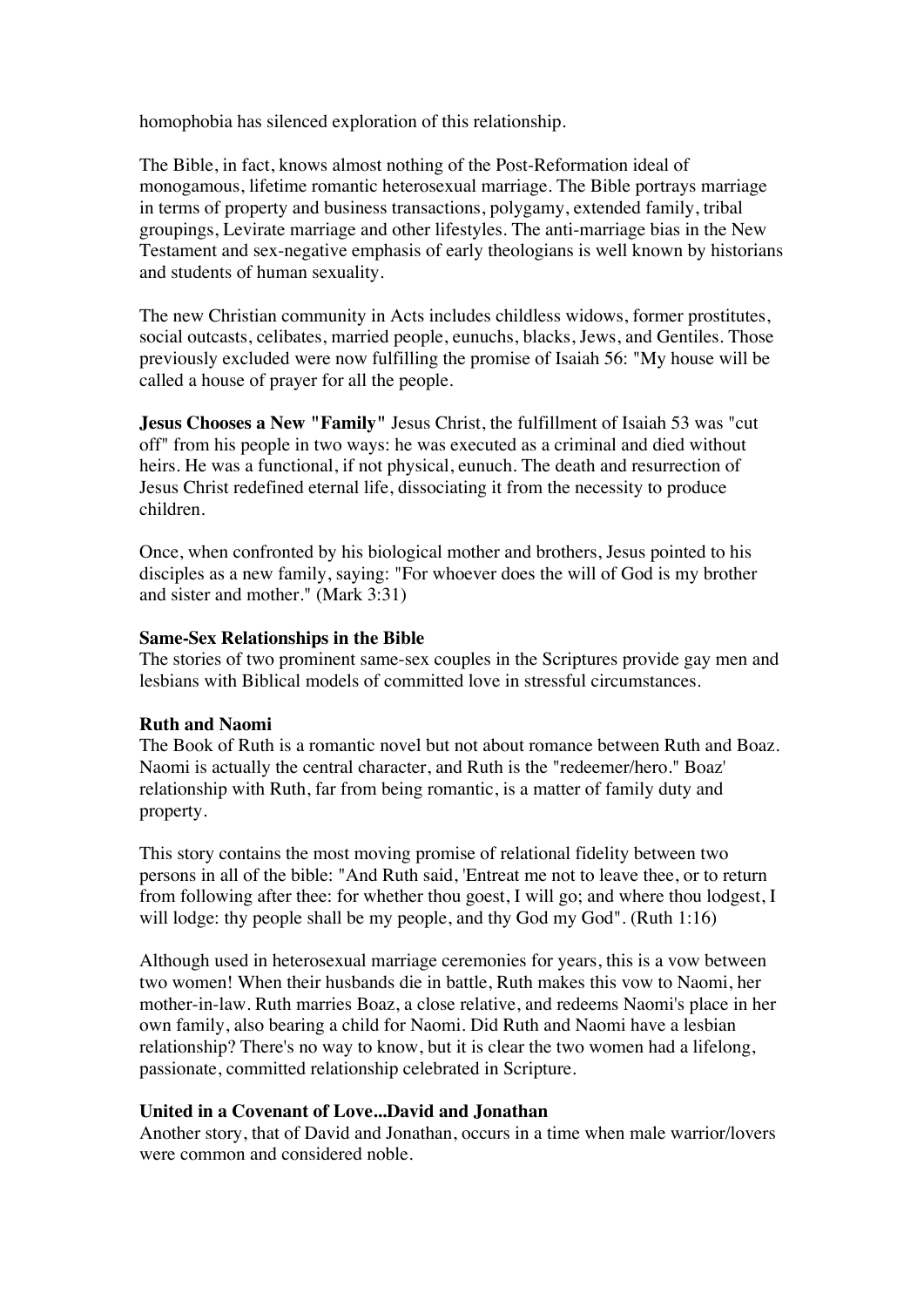This tragic triangle of passion, jealousy and political intrigue between Saul, Jonathan and David, leads to one of the most direct expressions of same-sex love in the Bible: "I am distressed for you, my brother Jonathan; you have been very pleasant to me. Your love to me was more wonderful than the love of women." (II Samuel 1:26)

The author is clearly attuned to David's classic male beauty (I Samuel 16:12) in this story of love and loyalty marked by romance (I Samuel 18:1-5), secret meetings (I Samuel 20:1-23; 35-42), kissing and weeping (I Samuel 20:41), refusal to eat (I Samuel 28:32-34), and the explicit warrior/lover covenant which David keeps after Jonathan's death (I Samuel 20:12-17; 42).

One cannot read this account without discerning that Jonathan was the love of David's life. Centuries of homophobic Biblical interpretations have kept them in the closet too long!

### **Homosexuality and the Bible: Some Important Questions**

Is that all there is? A few prophecies about barrenness and eunuchs and only two same-sex couples? There is more, and scholars need to explore the possibilities:

\* Are the eunuchs in the Joseph story (Genesis 39-45) and the Book of Esther also gay, residing in royal courts, and rescuing God's leaders?

\* In the parable of the woman who has lost a coin (Luke 15), she had ten and lost one. Are gays and lesbians a lost coin joyfully rediscovered in our day? Gays and lesbians are now estimated to be ten percent of the population. Are they a tithe of humanity? Are they the leaven in the loaf of every culture?

\* A centurion petitions Jesus for the healing of a servant who is dear to him (Luke 7). The Greek word in Matthew 8 is pais meaning "slave boy", which commonly described a homosexual relationship in those times. Why did Jesus praise the faith of the centurion but not condemn his lifestyle?

\* Paul, the apostle, had no sympathy for heterosexuals who couldn't control their sexual desires. At the same time, his stormy relational life was centered around men, such as Timothy, Barnabas and Silas. Were his tirades against co-workers and churches, and his tireless missionary zeal partly a way to suppress his homosexuality?

\* In the story of the rich young ruler (Mark 10), "Jesus looking upon him loved him." What is the connection of embodied spirituality and this "love" for a needy stranger? What studies have been done about the eight times Jesus was said to "love" someone? How was Jesus' particular "love for individuals related to his sexuality?

\* What of Lydia (Acts 16), the independent, Gentile businesswoman, seller of purple and the first European Christian? There is no mention of her husband, or children, yet she is noted to have led a women's group to whom Paul preached. Was Lydia a lesbian?

\*The colour purple is often used in connection with royalty, or suffering and passion, or transformation and magic. It is the colour, which Jesus wore to the cross. Does the colour purple also have gay and lesbian connotations in the bible and in Christian